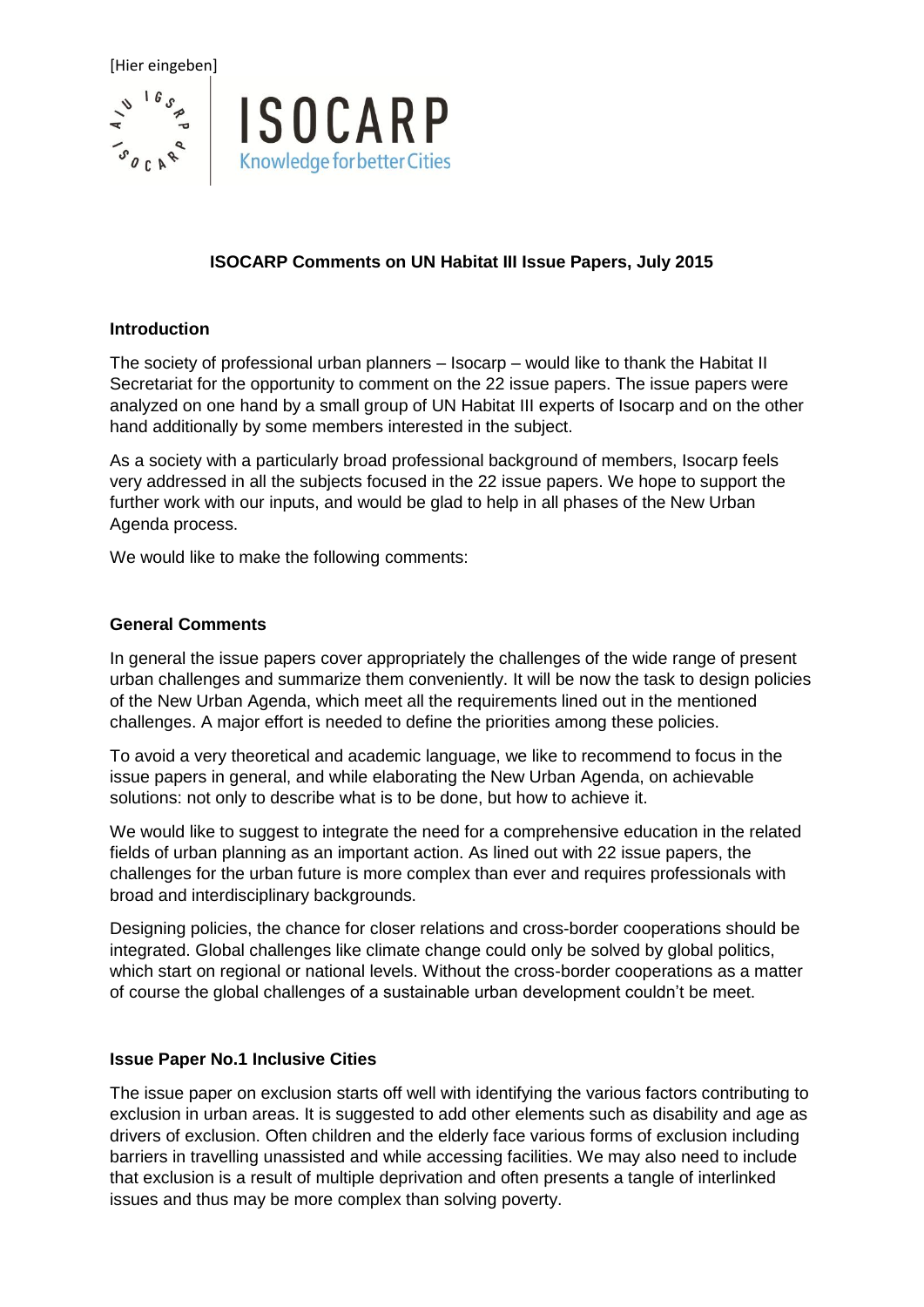

Under drivers of exclusion in cities, it may also need to add "Privatisation of basic services, if not implemented with enough checks, can create an exclusionary market for those with fragile paying power." For example with the privatization of buses in the UK, many routes in poor areas with low ridership were discontinued creating accessibility issues for the people who can not afford private transport.

Under "Establishing the Pathway to Inclusive Cities", it may be useful to add a point on "Breaking cultural barriers to open the cities and city plan making process for all, including women, children, poor and other tradionally excluded groups". In South Asian countries, the culturally stereotyped gender construct has prevented women from participating in decision making processes. Similarly in certain cultures, people belonging to oppressed groups (lower caste people in India, blacks in South Africa) need to be given a fair chance to participate and reap from the benefits of planning, breaking age old traditions. Social class based exclusion may sometimes be more difficult than economic class based differences.

## **Issue Paper No.2 Migration and Refugees in Urban Areas**

The key flavor of the paper is to make formal and functional space for migrants in the city as they add value and vibrancy to the city. In the developing countries, the quantum of people migrating to urban areas is huge. Major cities see thousands of people arriving everyday, not just from rural areas but also from smaller cities. Accommodating migrants at this rate is very difficult and poses a huge stress on cities, specially for cash strapped developing economies.

Secondly, this also creates a situation where donor cities become depleted, lack talented personnel that further reduces their attractiveness for new businesses and investments. In the context of developing countries, the difference between small, medium and large cities is very stark. I believe that sustainable urbanization should ensure that the smaller towns and cities do not loose their vitality and offer a good array of services and opportunities to its residents. Migration from smaller to bigger towns can not be totally eliminated but it is important that urbanization is well distributed across the region or the country, rather than concentrating in a few big metropolitan areas.

#### **Issue Paper No.3 Safer Cities**

As a general comment it has to be stated that city leadership must also be defined within the legal framework and not just within national strategies and policies.

The chapter "Knowledge" is well put and summarizes with the phrase "where cities are well planned, they are engines of economic growth and prosperity and offer access to services…" Although is has to be completed that it is not always the case that lethal violence is rooted in the contexts of under-development, inequality, social marginalization. Indeed we witness lethal violence in developed communities and high income households. It is also true that lethal violence relates to societies that have lost morals and social values and contracts; societies that have individualistic tendencies.

In the chapter "Operations" we like to comment that new communication technology has also contributed to increased and sophisticated crime.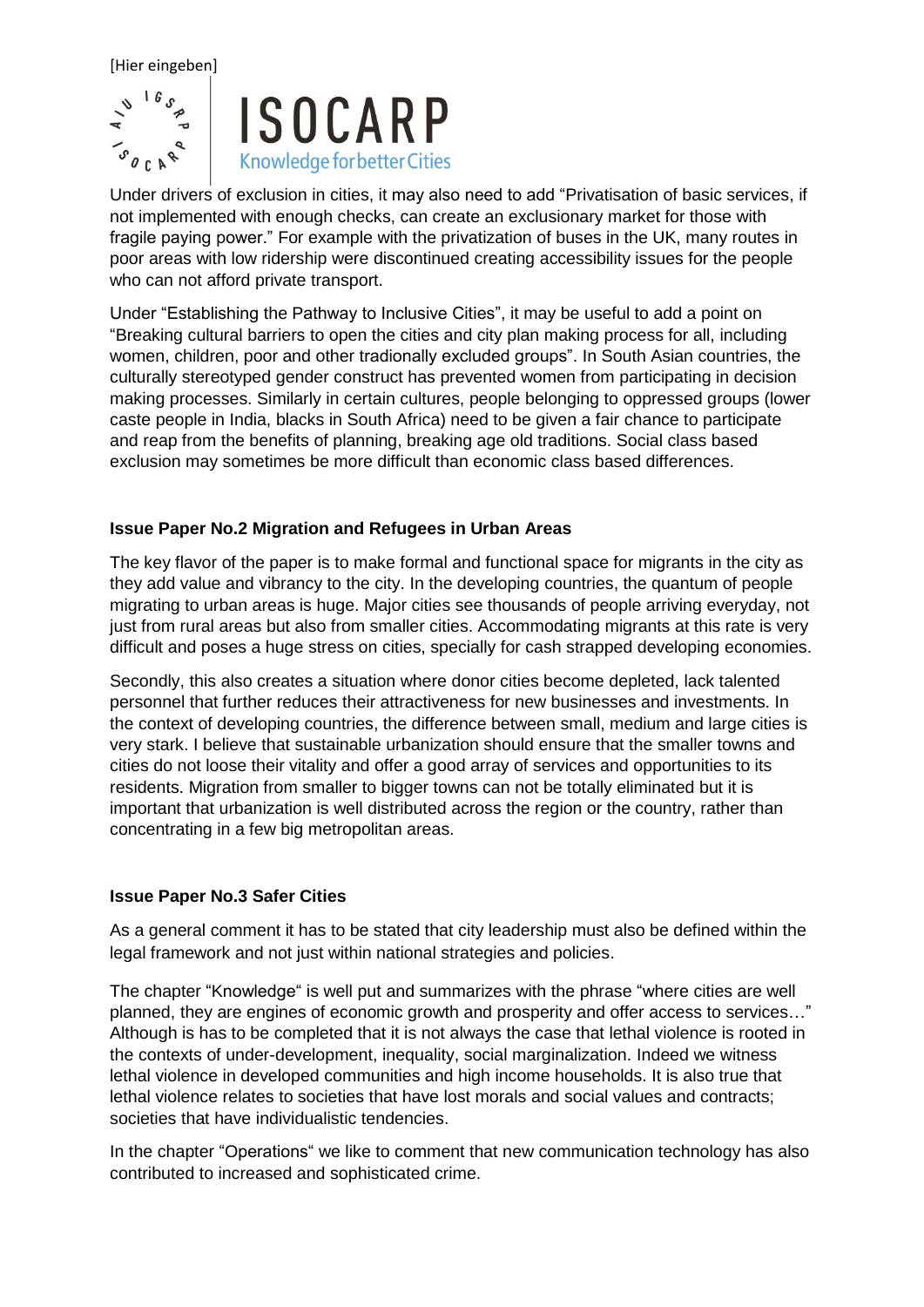

#### **Issue Paper No.4 Urban Culture and Heritage**

The chapter "New culture-based urban models for a renewed governance system" should be expanded by the idea to include new and innovative tools for property valuation and pricing for cultural and heritage assets in both public and private ownerships.

The same tools for valuation and pricing of cultural and heritage assets could be described as a key driver for action.

## **Issue Paper No.5 Urban Rules and Legislation**

Urban rules and legislation have apparently a neutral technical nature, but a high impact on social and economic aspects. Physical planning and infrastructure investments are closely linked to law and policies and reflect the way the public interest is persecuted. The legal framework should be therefore regulated to the effectiveness especially of the provision of public services, for instance schools and public infrastructures.

Urban rules and legislation should be consistent with the human rights. A short supplement in the first chapter "Urban law" about the necessity of reflecting values, ethics as well as social and environmental standards would be helpful.

One of the main challenges in fastest-growing agglomerations are informal settlements and the exclusion of the inhabitants from the law. Therefore one of the key issues should be to prevent informal settlements. The legal framework should contribute to poverty alleviation and provide an urban development that is adapted to the need of the people, see also SDG 16 "Promote peaceful and inclusive societies for sustainable development, provide access to justice for all and build effective, accountable and inclusive institutions at all levels".

Legislation should be effective in developing an urban framework according to fast-growing agglomerations as well as shrinking regions with effective institutions and procedures beyond sectoral planning. Urban laws should provide mechanisms to encourage private development and alleviate private public partnership. This should accelerate sustainable urban development for the public benefit, see SDG 11 "Make cities and human settlements inclusive, safe, resilient and sustainable". Public benefit as an outcome and impact is one of the key benchmarks for public policy, see chapter 3 "Good quality of law".

Participation and inclusion of the community in decision-making is not yet common; this must be improved and become more transparent. Learning processes will be improved and could guarantee for high quality of participation processes as well as the quality of their results.

#### **Issue Paper No.6 Urban Governance**

Promoting urban governance is a key issue to involve the high variety of different stakeholder groups in public decision making on the local and regional level. As a consequence main concepts should not only follow efficient processes but as well effective ones, e.g. by including civil society groups.

In general not only urban and metropolitan planning would be helpful but also all forms of regional coordination, e.g. by regional planning (see issue summary). Concepts like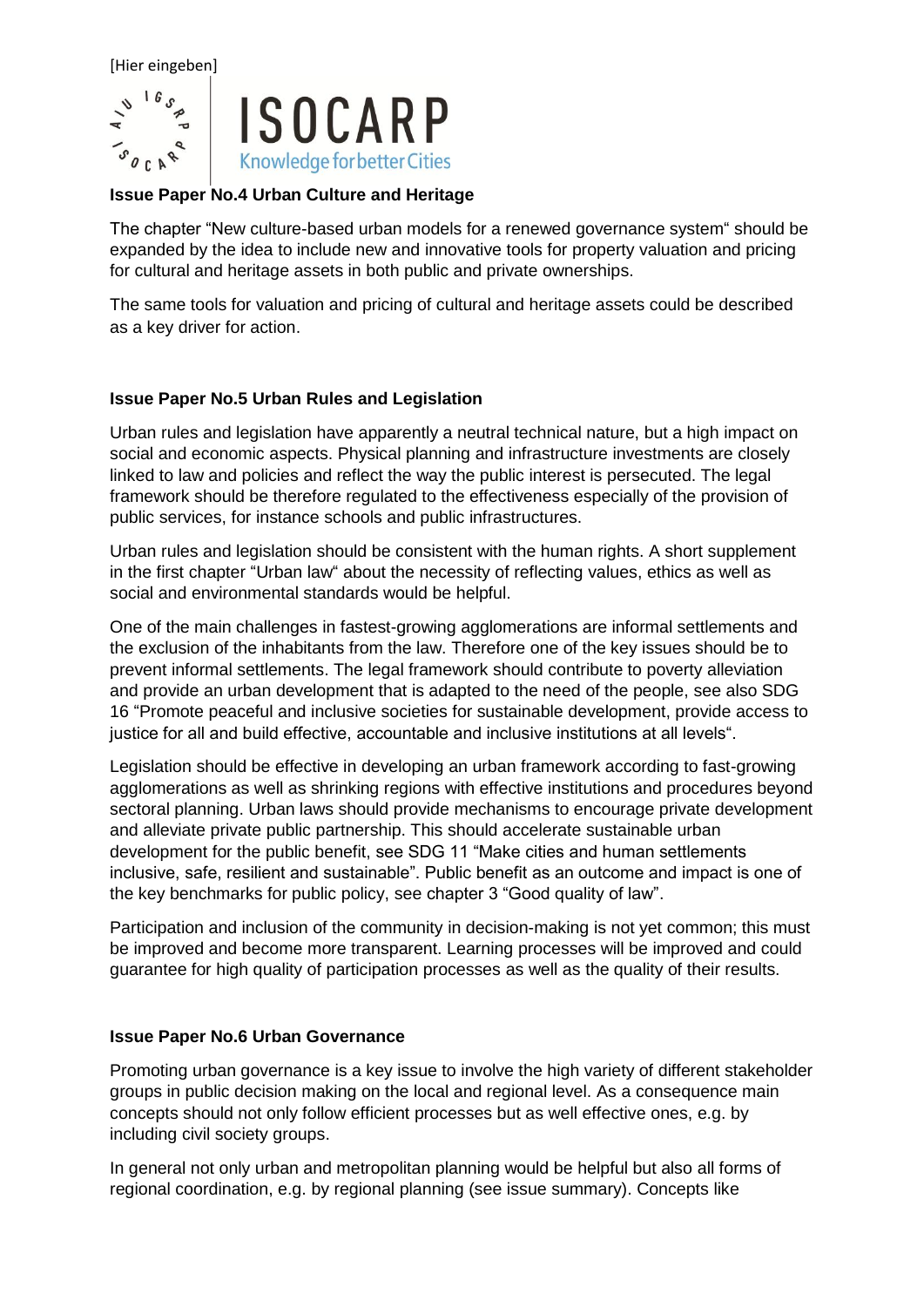

multifunctionality and synergies of land use could support sustainable urban and regional development.

In addition to all mentioned aspects one key driver for action are learning processes in the society.

#### **Issue Paper No.7 Municipal Finance**

The issue paper points out very well the problematic situation of municipalities to manage urban change with lack of finances and increasing demand for urban and local infrastructures. In a global perspective a lot of cities are struggling with fast-growing population and uncontrolled settlements. The scarcity of land and the allocation of settlements produce a high complexity in planning and an increasing need for financing infrastructure, sanitation management and provision of sustainable energy. The management of urban city development should make reference to SDG 6 "Ensure availability and sustainable management of water and sanitation for all", SDG 7 "Ensure access to affordable, reliable, sustainable and modern energy for all" and SDG 9 "Build resilient infrastructure, promote inclusive and sustainable industrialization and foster innovation". Despite of being the main drivers for economic development, cities often do not have the same rights and resources for financing like regional or national authorities. Therefore vertical and horizontal coordination of institutional levels and administrations should be reinforced. Governance structures should be adapted to the need of the cities.

Transport infrastructure, sanitation, water management and the production and service of energy (public infrastructures) request long-term planning and perspectives for an integrated urban development beyond sectoral planning. In order to manage urban change, cities need to build up institutions or agencies with the technical capacity for multidisciplinary approaches.

Financing of public infrastructures should be based on investment plans and programs with a long-term perspective. Often local taxes and other revenue resources are not sufficient to finance urban development. Effective financing mechanisms are mandatory combined with a strong legal and institutional framework. Service provisions, added land values (taxations) and capital investments should provide local revenues to foster urban development.

#### **Issue Paper No.8 Urban and Spatial Planning and Design**

If we want to balance urban and rural areas by means of spatial development, then we should not only talk about "Urban and spatial planning and design". We have also to pay a key attention to "Rural planning and design". If we will be unable to create good economic and social incentives to live in villages, planned and designed in high quality, a concentration of people, investment and problems in cities could not be avoided.

**Issue Paper No.9 Urban Land**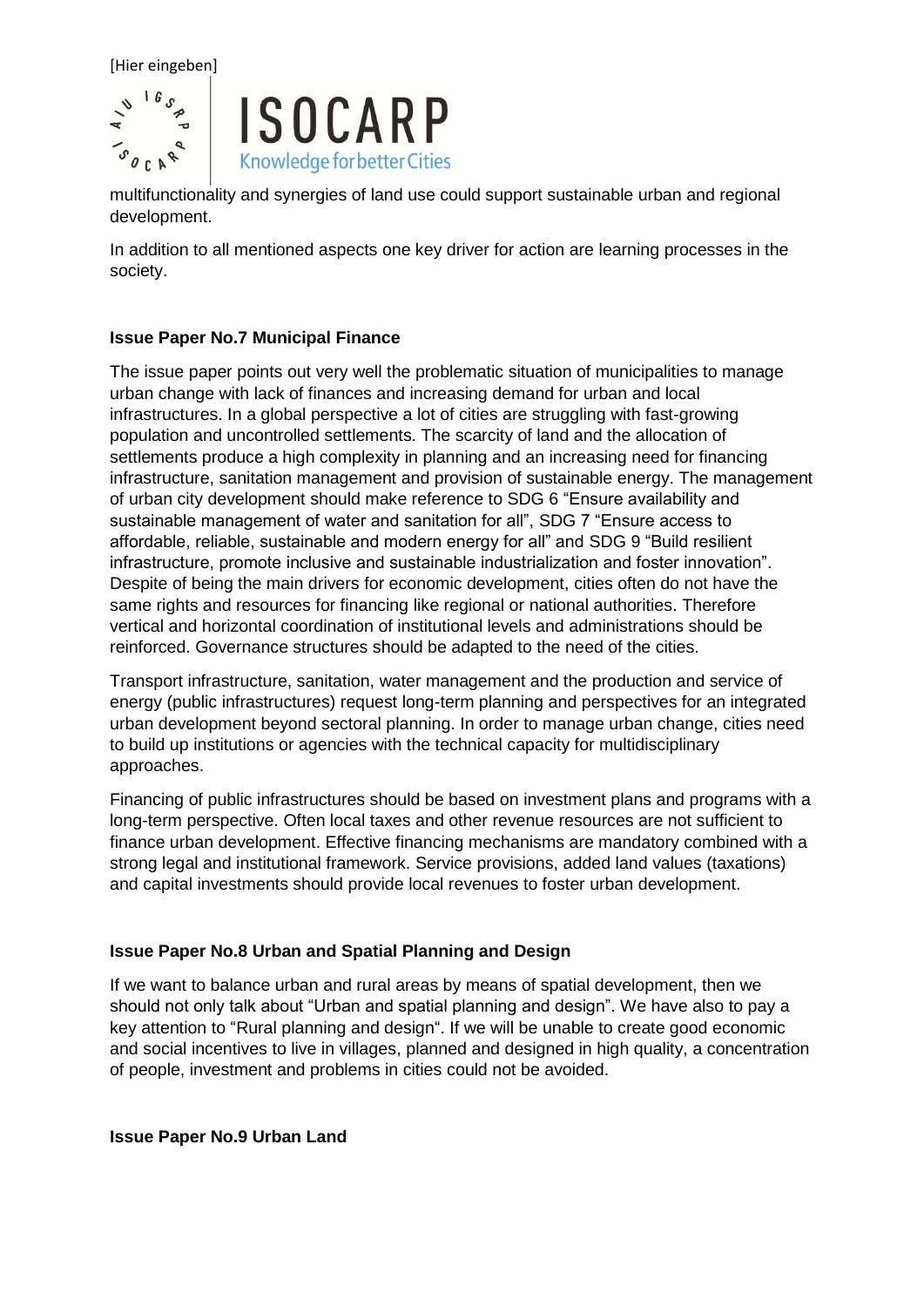

It is important to think about preservation also of some traditional land use cultures, for example nomad type of living. The nomadic livestock breeding cannot survive if no free land for pastures is available.

Therefor it is a need to develop instruments and strategies to preserve part of the land for public use under environmental friendly conditions.

## **Issue Paper No.10 Urban / Rural Linkages**

The problem of urban-rural linkages is the city dominance. There is a need for developing a regional partnership, that respects equally all settlements no matter their their size or economic potential. It is important to support rural communities how to cooperate and to be engaged for their rights to be part of regional development. Urban-rural linkages have to be based on the pre-established rural-rural linkages, in order to form a strong institutional network that will be well respected by the larger cities.

## **Issue Paper No.11 Public Space**

#### **Issue Paper No.12 Local Economic Development**

The issue paper is first explaining the notion of LED as a "participatory development process that encourages partnership arrangements with representatives from all sectors". The crucial, necessary element of LED is a courageous government, aware of local resources and capacities, with aim for their municipalities to be visible and competitive, either within their regions or globally, capable of providing local LED strategy as the long term base for development. One of the important key words and the condition for success mentioned is "business enabling environment".

Interesting from the urban planning point of view is the discussion on economies of urbanization & localization. The first is pointing out benefits from different types of companies locating near each other, and the latter entails benefits from companies in the same sector locating near each other. The planning tool of LED mentioned was the higher densities of people and firms that allow ideas to flow giving birth to innovation - one of the main concepts in our fast changing world, for all the successful, contemporary cities appeared to be resilient to challenges, and supportive to innovations.

Not only transitional cities in developing countries have been exposed to economic challenges, but also traditionally strong, rich and stable US and EU cities. There was a need recognized for creative, innovative and open minded city management, accompanied with likewise work force for the successful and stable city development.

The main strategies and key drivers are displayed transparently and cover the field of local economic development in urban futures comprehensivly.

We only like to suggest reconsidering the statement based on World Bank Database: [http://databank.worldbank.org/,](http://databank.worldbank.org/) related to youth in figures and facts chapter, claiming: …"one of the largest untapped sources of economic potential. Some 262 million youth are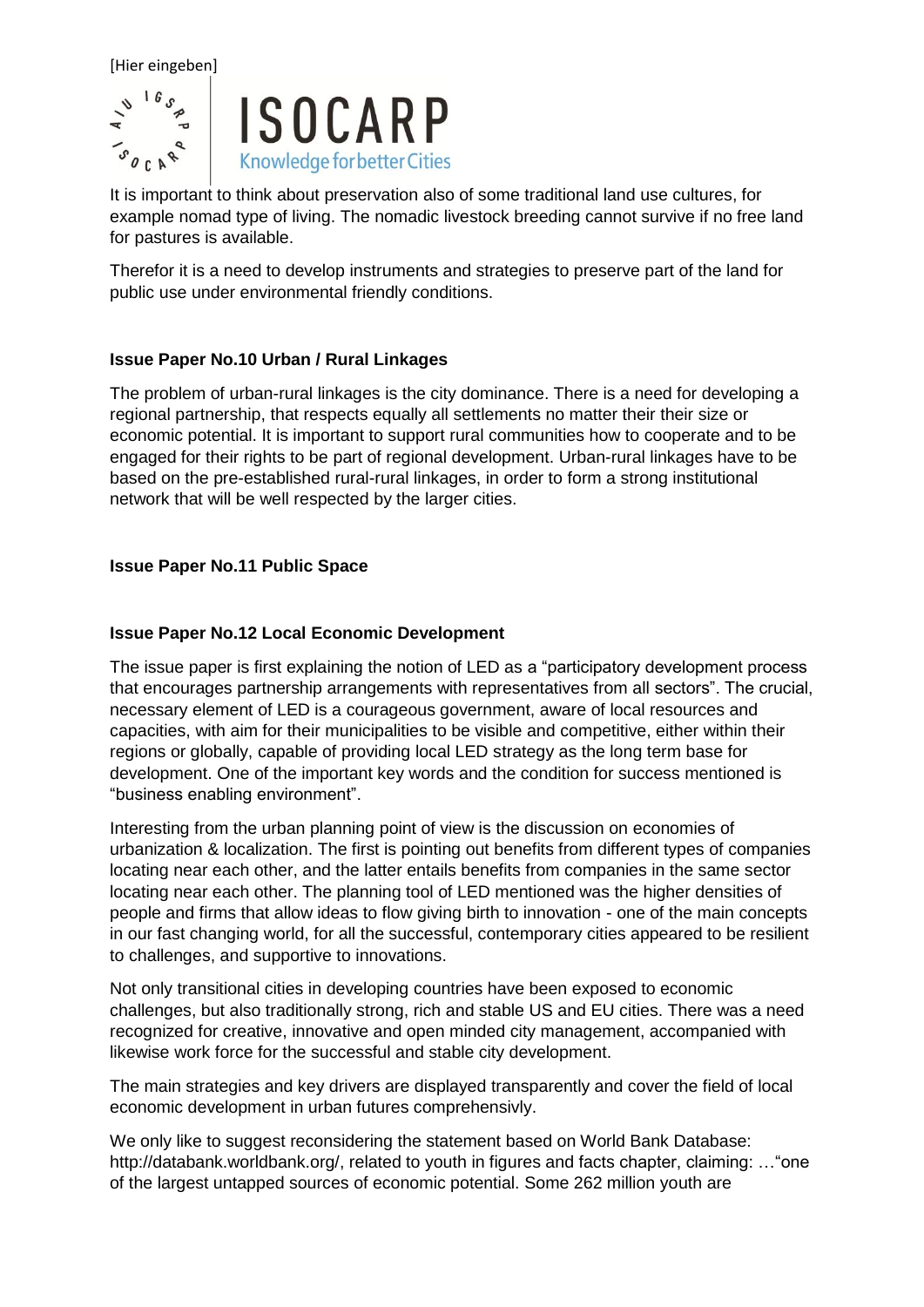

economically inactive; and most of these youth reside in cities" … The statement is not clear, or not provided with appropriate arguments.

#### **Issue Paper No.13 Jobs and Livelihoods**

In some points the issue paper mentions general recommendations to generate employment, that should be considered more carefully because their impact might also be negative:

Large infrastructure projects must be analyzed carefully on their cost-benefit balance. They consume a large part of public investments, are prone to corruption and are rarely accessible for small and medium size enterprises. They create jobs mainly for the period of construction, but seldom long-term employments.

After experiences in France and the UK, public private partnerships are not automatically a positive solution. They should be employed appropriatly by the public authorities under well negotiated terms, as public interests are not always directly compatible with private interests. Also SMEs have very limited access to PPP.

The following points we would like to recommend to develop further in the issue paper, as they are of a certain importance for sustainable urban areas:

A very important point concerning jobs and livelihood in urban areas is included in the list of key words (page 1) and the key drivers for action (page 7): the spatial forms for cities. It would be worthwhile to give this point more room in the issue paper, as there probably is a direct link between a favorable environment for employment creation and employment conditions and the urban form. Compact cities with functionally and socially mixed used neighborhood reduce the need of transport and create new job opportunities. Well planned cities reduce the necessary investments for technical infrastructure, which can be redirected for investments in education.

Generally concerning the generation of employment in urban areas, the issue paper states in the beginning the important role played by SMEs (page 2), but could develop further the necessary support of SMEs through for example specific tender offers, to strengthen entrepreneurship. SMEs are through their flexibility particularly adapted to face future challenges in the economic development.

The future impact of the upcoming changes in urban economy are a big challenge and opportunity, if they are taken into consideration in time. There are the new economic development linked to the necessity of "reducing, reusing, and recycling" in order to minimize the ecological footprint, to develop a social and solidary economy in contrast to a purely profit-oriented economy. These new economic sectors developed in the context of an ongoing urbanization and will have their impact on the economic growth and the generation of employment.

#### **Issue Paper No.14 The Informal Sector**

This is obviously a significant multi-component urban issue. It has become an important employment category within most, if not all cities throughout the developing world, although characteristics vary between cities, countries and cultures. The issue paper, although out of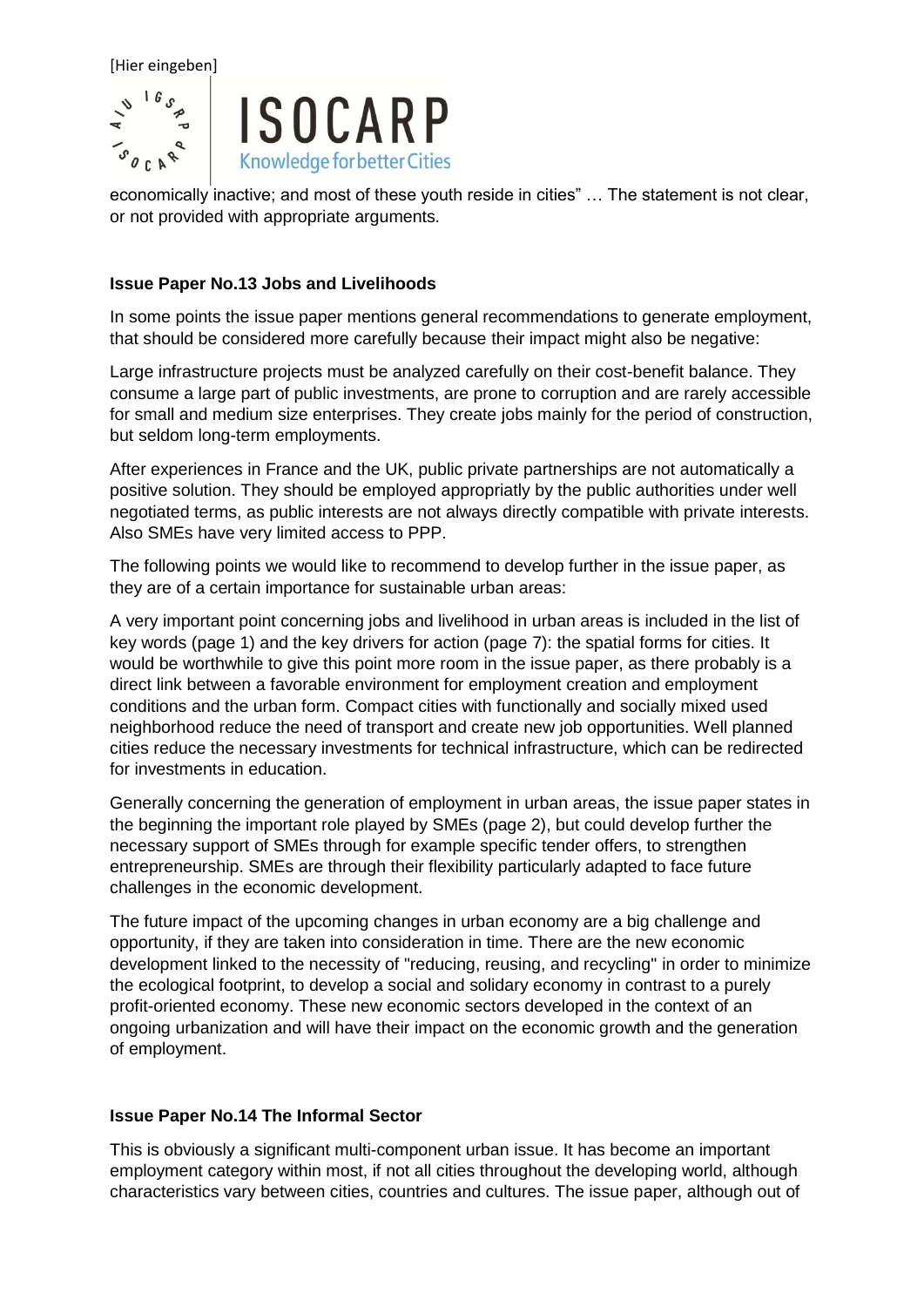

necessity fairly brief in its coverage, gives a good overview of aspects involved, covering a number of different but interconnected issues – social, economic, environmental and the future-proofing of these – not just the traditional components of modern city development.

A few aspects could be expanded in in the issue paper, for instance:

The structure of the sector and what will happen to it, if it is converted into the more "formal" category: Although there are obvious deficiencies, the informal sector has had significant success in providing financial assistance to many people. The sector has become a breeding ground for entrepreneurship and adaptability and a starting-point for many migrating to the urban centres. Much of this may be lost or its growth hindered should enterprises become too mainstream and formalised and the sector's ability to employ people on an ad hoc basis.

Next, there is the composition of the informal sector and the need to be able differentiate between groups within it; many of which have very different urban requirements. It is right to say that urban planning should encompass the needs of the urban informal sector through provision of basic infrastructure and amenities, whilst ensuring that mobility plans recognize the requirements of the sector and provide for it in all its various formats – adequate roads for transit traffic and dedicated corridors for rickshaws. Urban plans will need to accommodate a number of different informal activities, but not necessarily all. Urban plans of the future will need to be developed for all residents within the urban area without bias and without over-promoting the needs of those who may have been disadvantaged in the past.

Finally, we should be careful when determining which practices are deemed 'good' when some do not necessarily contribute to the development of a comprehensively and cohesively planned urban area. It is positive that the local authorities are willing to take account of the street vendors and allocate them space within the urban area where they can carry out their business. However, the location of many of these street vendors in major cities often hinders others from using the sidewalks – which is what they were originally designed for. Future urban development scenarios will need to be able to accommodate the vendors, but in a way that is beneficial rather than detrimental to other urban users.

#### **Issue Paper No.15 Urban Resilience**

It would be worthwhile to clarify the relation between resilience and sustainability in the issue paper, particularly because many other issue papers refer to sustainability. In this way the paper could benefit from a simpler introduction. The influential factors of urban resilience listed in the file is more related to the hazard. The more common phenomenon is that most of fast urbanizing cities are facing a series of sustainable crisis, such as limited urban land, water shortage, air pollution. These issues are more important for city development and more related to urban planning. To complete the terminology of resilience, the original meaning in the social sciences could not be omitted, but also adapted to the urban population, besides the technical and physical meaning of "resilience".

Important figures and key facts underline the recent development of our environment: It would be helpful to organize the data analogously to present them easily understandable.

In the chapter "Key drivers and action" important measures are listed: A single resilient plan couldn't be effective as long as resilience is a typical cross-cutting task. The cross-sectoral approach should be highlighted particularly.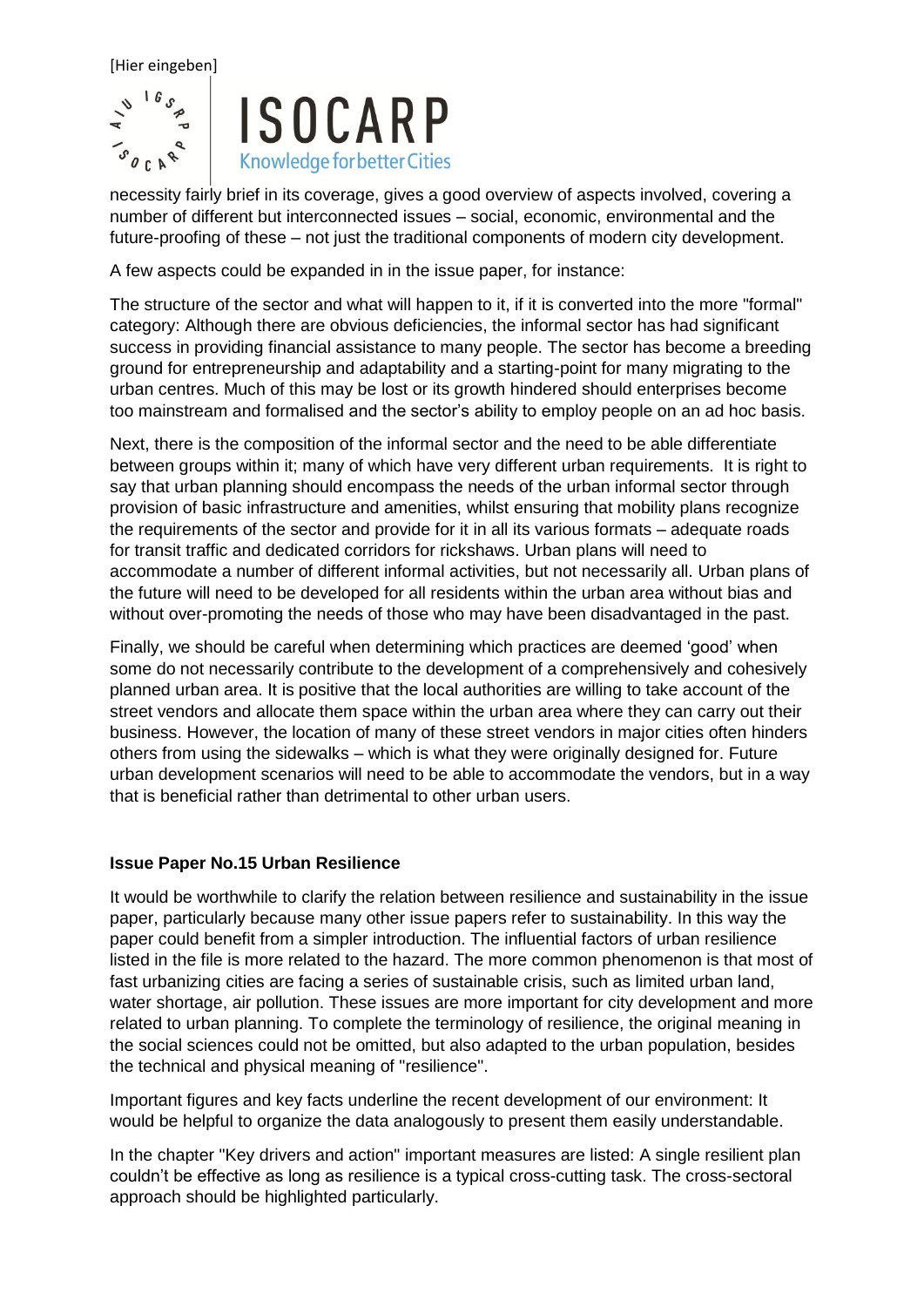

The need to integrate the challenges and implementation of resilience in the education of urban planning is missed.

#### **Issue Paper No.16 Urban Ecosystems and Resource Management**

The issue paper gives a broad introduction to the subject: 7 main concepts are presented as pillars of urban ecosystems and resource management. Unfortunately it remains open how these concepts interact or dominate in reality? Are these 7 concepts all of the same importance?

The importance of ecosystems is only justified as a "service production" for urban residents. The natural function of ecosystems as a habitat should at least be mentioned, particularly because urban ecosystems could house rare species, which are already extincted in rural areas.

The chances of urban gardening and agriculture is missed in the chapter "Summary" and "Key drivers for action".

Instruments of comprehensive resource managment plans as well as the role of urban planning for implementing these instruments should be strengthend in the chapter "Key drivers".

#### **Issue Paper No.17 Cities and Climate Change and Disaster Risk Management**

From a professional point of view, the very basic contradiction between the need of an urban structure of high density and the need of green and public spaces is left out in this paper. Only by a very comprehensive planning, and the chance given by urban districts in transition, the urban structure of a city could be influenced in a balanced way between density of buildings and green spaces.

The opportunities of renewable energies should be stronger addresses in the issue paper, as well as a pioneer role of local and regional authorities to use them.

#### **Issue Paper No.18 – Urban Infrastructure and Basic Services, including Energy (Parul, erledigt)**

Due to the fact that many themes has to be covered in one paper, the discussion in the paper is geared towards the physical infrastructure – water / sanitation and other areas – social infrastructure – schools / health are not covered proportionately.

The generalization in the paper that urban services are unaffordable for the low income groups / urban poor, does not work in the context of South Asia. In fact, many slum dwellers in the large cities of South Asia are paying higher fees for water / solid waste / sanitation services (in terms of per unit costs) to private and /or unregulated service providers relative to the middle or high income neighborhoods that are connected with the city infrastructure network.

Key drivers for action could allude to fiscal decentralization where municipal governments are empowered to impose and collect service fees to increase own-revenues and are less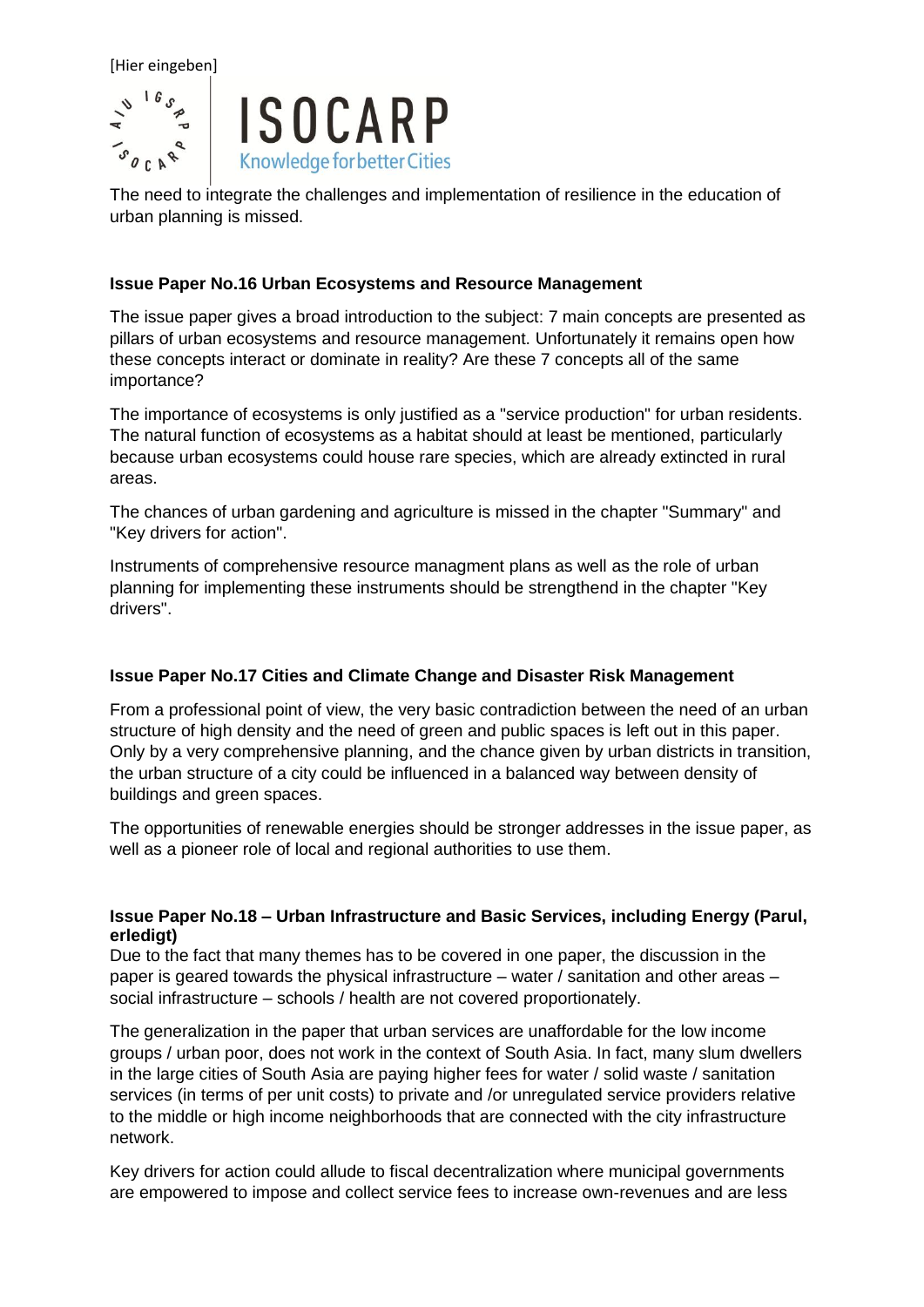

reliant on fiscal transfers from central / provincial governments. This is key to implement timely infrastructure improvements which respond to local needs.

### **Issue Paper No.19 Transport and Mobility**

The issue paper covers the mobility subject very well. It would be good update the data used in chart / figure 1.

## **Issue Paper No.20 Housing**

From the point of view of urban planning professionals there are some policy areas in the issue paper that could be strongly advocated:

First, there is difference in mixed-income housing developments compared to low-income housing blocks; e.g. New York City has shifted the policy focus from low-income housing in city center which inadvertently are unable to attract the kind of economic stability / vibrancy in the neighborhood and end up as blocks of blight. Instead, the city is now promoting affordable / inclusionary housing as a percentage share in market-based housing development – a model incentivized through financial and density bonuses for viability. The policy goes on to detail that these inclusionary / affordable-low income housing units must be distributed throughout the building rather than concentrated on floors or as a separate building. This is an important point for social cohesion.

Housing policy at the national level must define and set standards at both macro and micro level, from anti-discrimination policies to micro level should include minimum size of rooms, area per person, etc.

#### **Issue Paper No.21 Smart Cities**

The issue paper covers the different dimensions of smart cities, variations in perception, and the linkage with ICT very well. Underscoring policy sequencing and testing readiness of implementing ICT and hi-tech innovations in the context of each city is a good point.

The issue may benefit from a discussion that ease of data collection with ICT innovations allows for continuously refining urban planning policies with changing urban needs.

The use of smart city concepts and ICT tools have enabled greater decentralization and democratization, empowerment of mayors, local government elected officials and citizens to stay connected, e.g. mayors have taken to social media to build consensus and increase community participation.

#### **Issue Paper No.22 Informal Settlements**

The issue paper refers to all the key areas in informal settlements and in a format that is easy to follow.